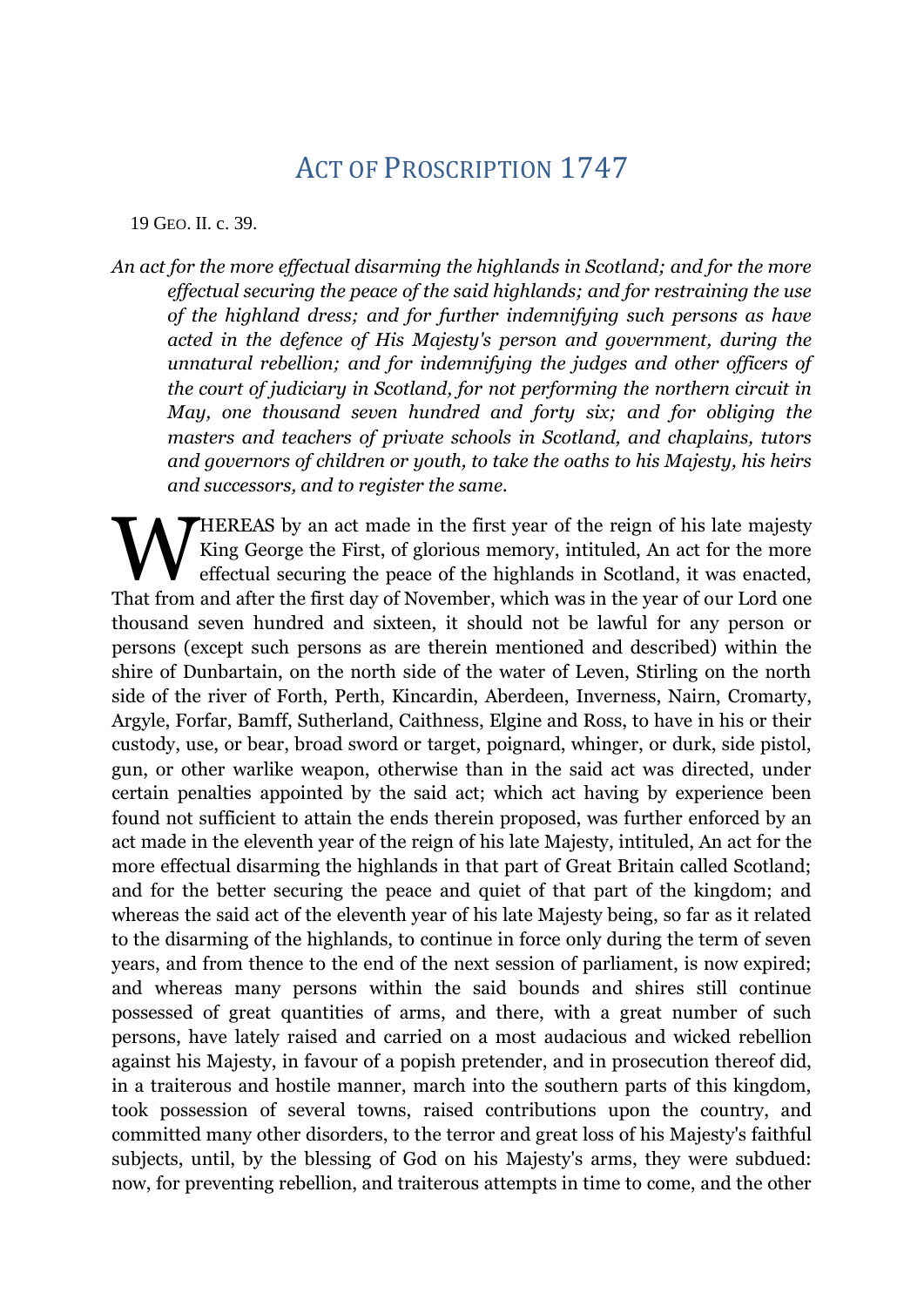mischiefs arising from the possession or use of arms, by lawless, wicked, and disaffected persons inhabiting within the said several shires and bounds; be it enacted by the King's most excellent majesty, by and with the advice and consent of the lords spiritual and temporal, and commons, in this present parliament assembled, and by the authority of the same, That from and after the first day of August, one thousand seven hundred and forty six, it shall be lawful for the respective lords lieutenants of the several shires above recited, and for such other persons as his majesty, his heirs or successors shall, by his or their sign manual, from time to time, think fit to authorize and appoint in that behalf, to issue, or cause to be issued out, letters of summons in his Majesty's name, and under his or their respective hands and seals, directed to such persons within the said several shires and bounds, as he or they, from time to time, shall think fit, thereby commanding and requiring all and every person and persons therein named, or inhabiting within the particular limits therein described, to bring in and deliver up, at a certain day, in such summons to be prefixed, and at a certain place therein to be mentioned, all and singular his and their arms and warlike weapons, unto such lord lieutenant, or other person or persons appointed by his Majesty, his heirs, of successors, in that behalf, as aforesaid, for the use of his Majesty, his heirs or successors, and to be disposed of in such manner as his Majesty, his heirs or successors shall appoint; and if any person or persons in such summons mentioned by name, or inhabiting within the limits therein described, shall, by the oaths of one or more credible witness or witnesses, be convicted of having or bearing any arms, or warlike weapons, after the day prefixed in such summons, before any one or more of his Majesty's justices of the pease for the shire or stewartry where such offender or offenders shall reside, or be apprehended, or before the judge ordinary, or such other person or persons as his Majesty, his heirs or successors shall appoint, in manner herein after directed, every such person or persons so convicted shall forfeit the sum of fifteen pounds sterling, and shall be committed to prison until payment of the said sum; and if any person or persons, convicted as aforesaid, shall refuse or neglect to make payment of the aforesaid sum of fifteen pounds sterling, within the space of one calendar month from the date of such conviction, it shall and may be lawful to any one or more of his Majesty's justices of the peace, or to the judge ordinary of the place where such offender or offenders is or are imprisoned, in case he or they shall judge such offender or offenders fit to serve his majesty as a soldier or soldiers, to cause him or them to be delivered over (as they are hereby empowered and required to do) to such officer or officers belonging to the forces of his Majesty, his heirs or successors, who shall be appointed from time to time to receive such men, to serve as soldiers in any of his majesty's forces in America; for which purpose the respective officers who shall receive such men, shall, then cause the articles of war against mutiny and desertion to be read to him or them in the presence of such justices of the peace, or judge ordinary, who shall so deliver over such men, who shall cause an entry or memorial thereof to be made, together with the names of the persons so delivered over, with a certificate thereof in writing, under his or their hands, to be delivered to the officers appointed to receive such men; and from and after reading of the said articles of war,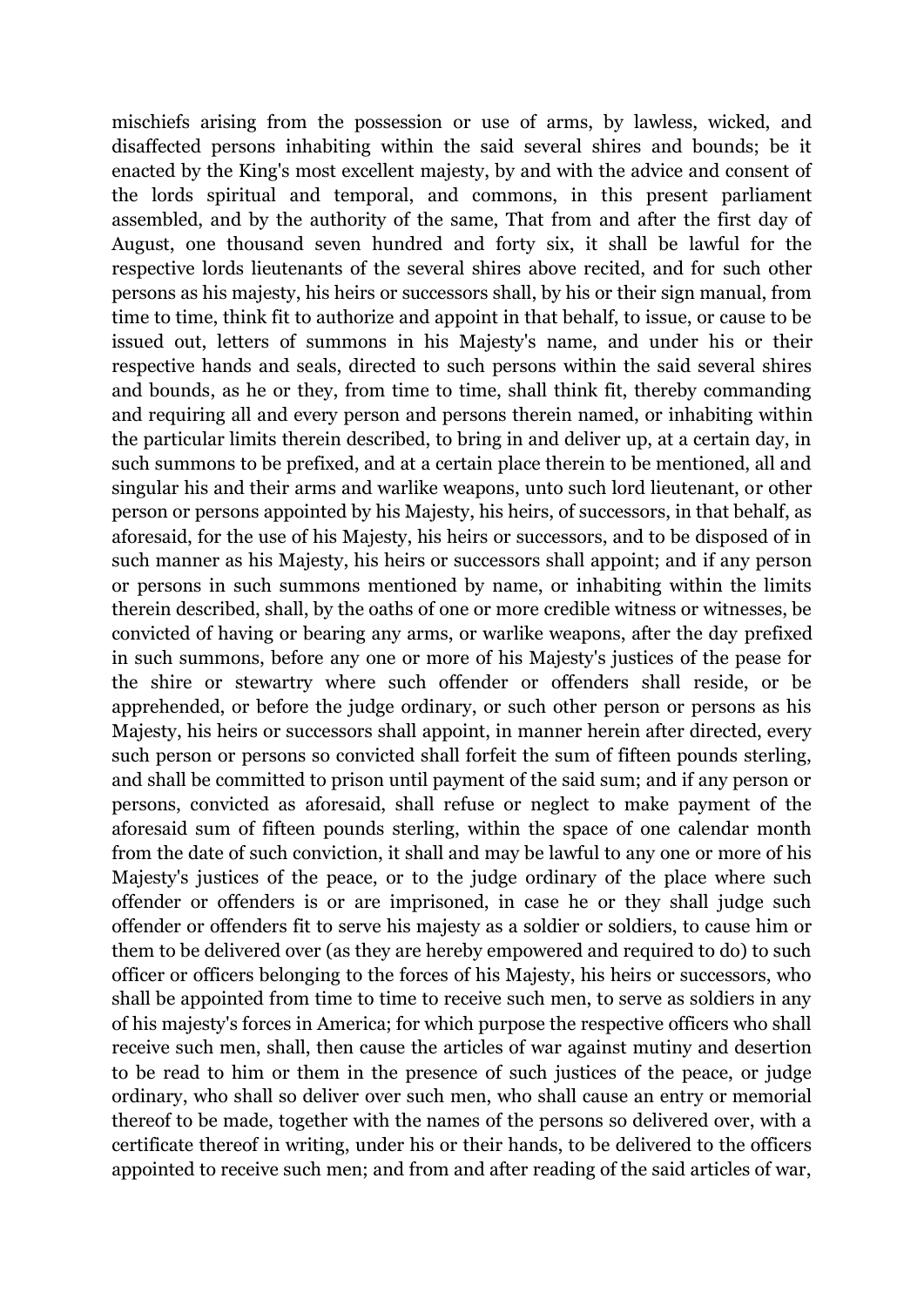every person so delivered over to such officer, to serve as a soldier as aforesaid, shall be deemed a listed soldier to all intents and purposes, and shall be subject to the discipline of war; and in case of desertion, shall be punished as a deserter; and in the case such offender or offenders shall not be judged fit to serve his majesty as aforesaid, then he or they shall be imprisoned for the space of six calendar months, and also until he or they shall give sufficient security for his or their good behaviour for the space of two years from the giving thereof.

And be it further enacted by the authority aforesaid, That if, after the day appointed by any summons for the delivery up of arms in pursuance of this act, any arms, or warlike weapons, shall be found hidden or concealed in any dwelling house, barn, out-house, office, or any other house whatsoever, being the residence or habitation of or belonging to any of the persons summoned to deliver the up arms as aforesaid, the tenant or possessor of such dwelling-house, or of the dwelling-house to which such barn, office, or out-house belongs, being thereof convicted in manner abovementioned, shall be deemed and taken to be the haver and concealer of such arms, and being thereof convicted in manner above-mentioned, shall suffer the penalties hereby above enacted against concealers of arms, unless such tenant or possessor, in whose house, barn, out-house, office, or other house by them possessed, such arms shall be found concealed, do give evidence, by his or her making oath, or otherwise to the satisfaction of the said justices of the peace, judge ordinary, or other person authorized by his Majesty, before whom he or she shall be tried, that such arms were so concealed and hid without his or her knowledge, privity, or connivance.

And be it further enacted by the authority aforesaid, That if any person who shall have been convicted of any of the above offences of bearing, hiding, or concealing arms, contrary to the provisions in this act, shall thereafter presume to commit the like offence a second time, that he or she being thereof convicted before any court of justiciary or at the circuit courts, shall be liable to be transported to any of his Majesty's plantations beyond the seas, there to remain for the space of seven years.

And for the more effectual execution of this present act, be it further enacted by the authority aforesaid, That it shall be lawful to his Majesty, his heirs or successors, by his or their sign manual, from time to time, to authorize and appoint such persons as he or they shall think proper, to execute all the powers and authorities by this act given to one or more justice or justices of the peace, or to the judge ordinary, within their respective jurisdictions, as to the apprehending, trying, and convicting such person or persons who shall be summoned to deliver up their arms, in pursuance of this act.

And to the end that ever person or persons, named or concerned in such summons, may have due notice thereof, and to prevent all questions concerning the legality of such notice, it is hereby further enacted by the authority aforesaid, That such summons notwithstanding the generality thereof, be deemed sufficient, if it express the person or persons that are commanded to deliver up their weapons, or the parishes, or the lands. limits, and bounding of the respective territories and places,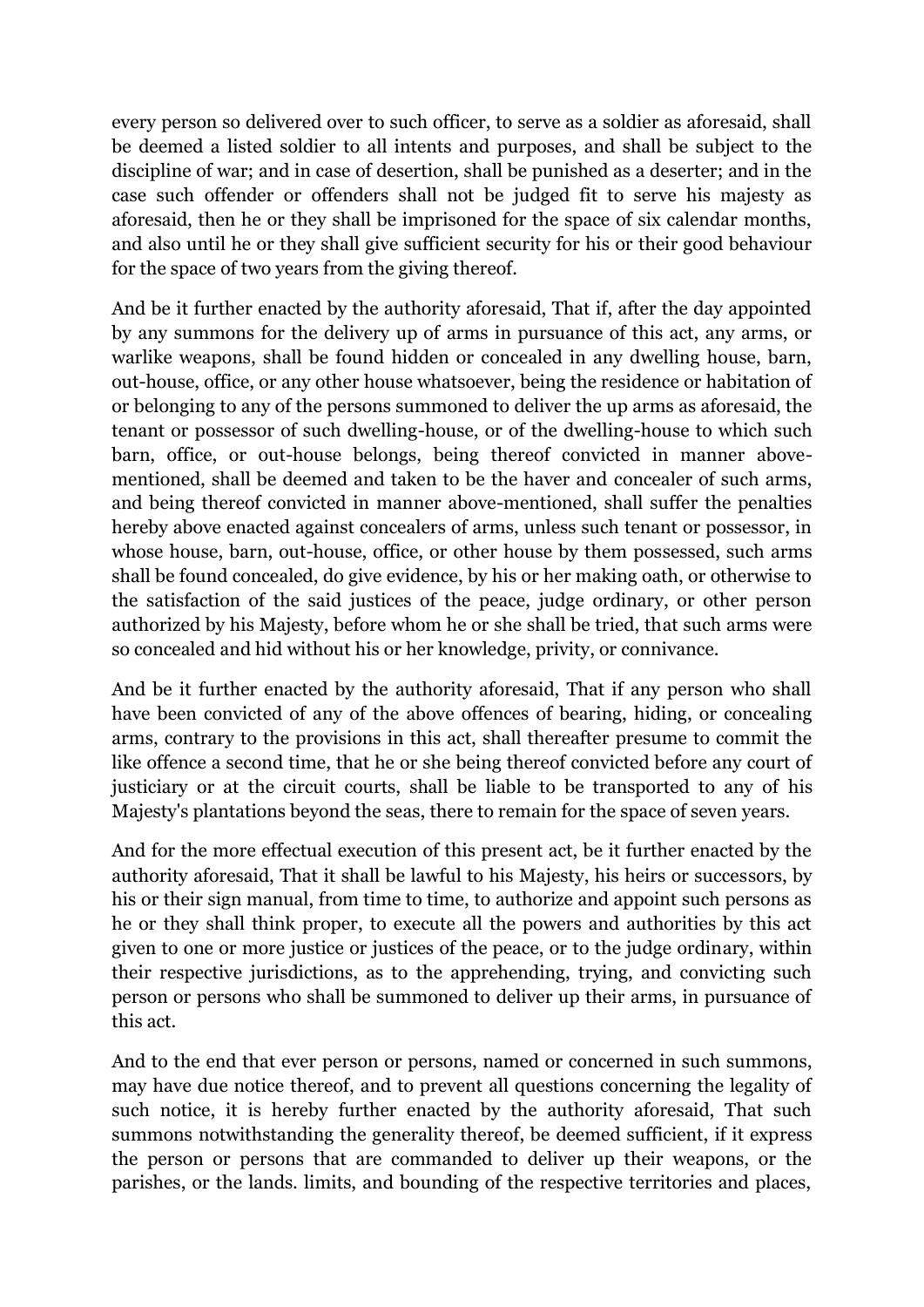whereof the inhabitants are to be disarmed as aforesaid; and that it shall be a sufficient and legal execution or notice of the said summons, if it is affixed on the door of the parish church or parish churches of the several parishes within which the lands (the inhabitants whereof are to be disarmed) do lie, on any Sunday, between the hours of ten in the forenoon, and two in the afternoon, four days at least before the day prefixed for the delivering up of the arms, and on the market cross of the head burgh of the shire or stewartry, within which the said lands lie, eight days before the day appointed for the said delivery of arms; and in case the person or persons employed to affix the said summons on the doors of the several parish churches, or any of them, shall be interrupted, prevented, or forcibly hindered from affixing the said summons on the doors of the said churches, or any of them, upon oath thereof made before any of his Majesty's justices of the peace, the summons affixed on the market cross of the said head burgh of the shire or stewartry as aforesaid, shall be deemed and taken to be a sufficient notice to all the persons commanded thereby to deliver up heir arms, within the true intent and meaning, and for the purposes of this act.

And to the end that there may be sufficient evidence of the execution, or notice given of the summons for disarming the several persons and districts, as aforesaid, be it further enacted by the authority aforesaid, That upon the elapsing of the said several days to be prefixed for the delivering up arms, the person or persons employed to fix the summons, as above mentioned, on the market cross of the head burghs of any shire or stewartry, shall, before any one of his Majesty's justices of the peace for the said shire or stewartry, make oath, that he or they did truly execute and give notice of the same, by affixing it as aforesaid; and the person or persons employed to affix the said summons on the doors of the parish church or parish churches, shall make oath in the same manner, and to the same effect, or otherwise shall swear that he or they were interrupted, prevented, or forcibly hindered from affixing the said summons as aforesaid; which oaths, together with copies or duplicates of the summons, to which they severally relate, shall be delivered to the sheriff or steward clerk of the several shires or stewartries within which the persons intended to be disarmed do live and reside, who shall enter the same in books, which he and they is and are hereby required to keep for that purpose; and the said books in which the entries are so made, or extracts out of the same, under the hand of the sheriff or steward clerk, shall be deemed and taken to be full and complete evidence of the execution of the summons, in order to the convictions of the persons who shall neglect and refuse to comply with the same.

And be it further enacted by the authority aforesaid, That if any such sheriff or steward clerk neglect or refuse to make such entry as is above mentioned, or shall refuse to exhibit the books containing such entries, or to give extracts of the same, being thereto required by any person of persons who shall carry on any prosecutions in pursuance of this act, the clerk so neglecting or refusing shall forfeit his office, and shall likewise be fined in the sum of fifty pounds sterling; to be recovered upon a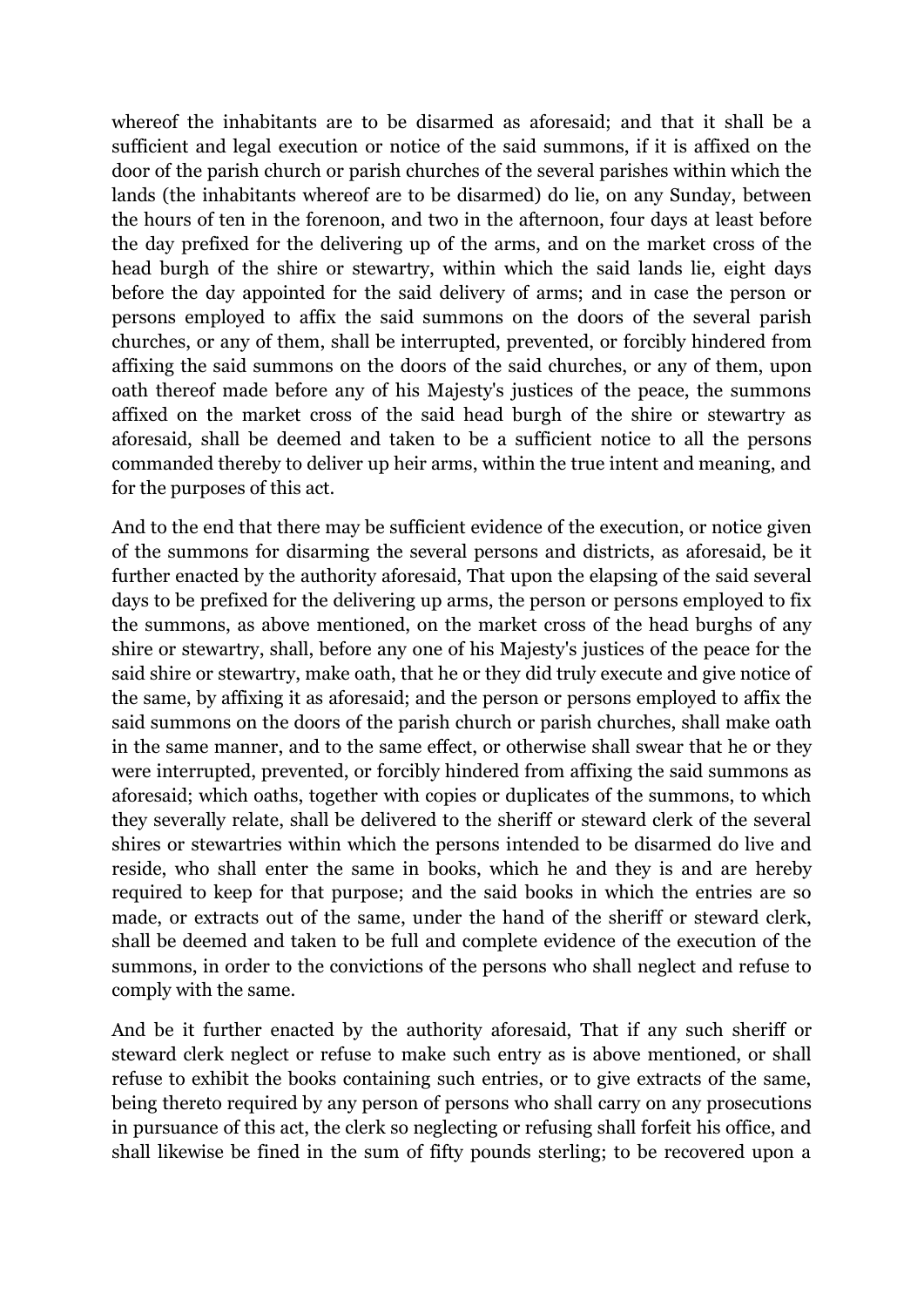summary complaint before the court of session, for the use of his Majesty, his heirs or successors.

And be it further enacted by the authority aforesaid, That it shall and may be lawful to and for the lord of any of the shires aforesaid, or the person or persons authorised by his Majesty, his heirs or successors, as aforesaid, to summon the person or persons aforesaid to deliver up his or their arms, in manner above mentioned, or to and for any justice of the peace of the respective shires above mentioned, or to such person or persons as shall be authorised by his Majesty, his heirs or successors, for trying offences against this act, to authorise and appoint such person or persons as they think fit to apprehend all such person or persons as may be found within the limits aforesaid, having or wearing any arms, or warlike weapons, contrary to law, and forthwith to carry him or them to some sure prison, in order to their being proceeded against according to law.

And be it further enacted by the authority aforesaid, That it shall and may be lawful to and for his Majesty, his heirs and successors, by warrant under his or their royal sign manual, and also to and for the lord lieutenant of any of the shires aforesaid, or the person or persons authorized by his majesty to summon the person or persons aforesaid to deliver up their arms, or any one or more justices of the peace, by warrant under his or their hands, to authorize and appoint any person or persons to enter into any houses, within the limits aforesaid, either by day or by night, and there to search for, and to seize all such arms as shall be found contrary to the direction of this act.

Provided, That if the above-mentioned search shall be made in the night-time, that is to say, between sun setting and sun rising, it shall be made in the presence of a constable, or of some person particularly to be named for that purpose in the warrant for such search, and if any persons, to the number of five or more, shall at any time assemble together to obstruct the execution of any part of this act, it shall and may be lawful to and for every lord lieutenant, deputy lieutenant, or justice of the peace where such assembly shall be, and also to and for every peace office within any such shire, stewartry, city, burgh, or place where such assembly shall be, and likewise to and for all and every such other person or persons, as by his Majesty, his heirs or successors, shall be authorized and appointed in that behalf as aforesaid, to require the aid and assistance of the forces of his Majesty, his heirs or successors, by applying to the officer commanding the said forces (who is hereby authorized, impowered, and commanded to give such aid and assistance accordingly) to suppress such unlawful assembly, in order to the putting this act in due execution; and also to seize, apprehend, and disarm, and they are hereby required to seize, apprehend, and disarm such persons so assembled together, and forthwith to carry the persons so apprehended before one or more of his Majesty's justices of the peace of the shire or place where such persons shall be so apprehended, in order to their being proceeded against, for such their offences, according to law; and if the persons so unlawfully assembled, or any of them, or any other person or persons summoned to deliver up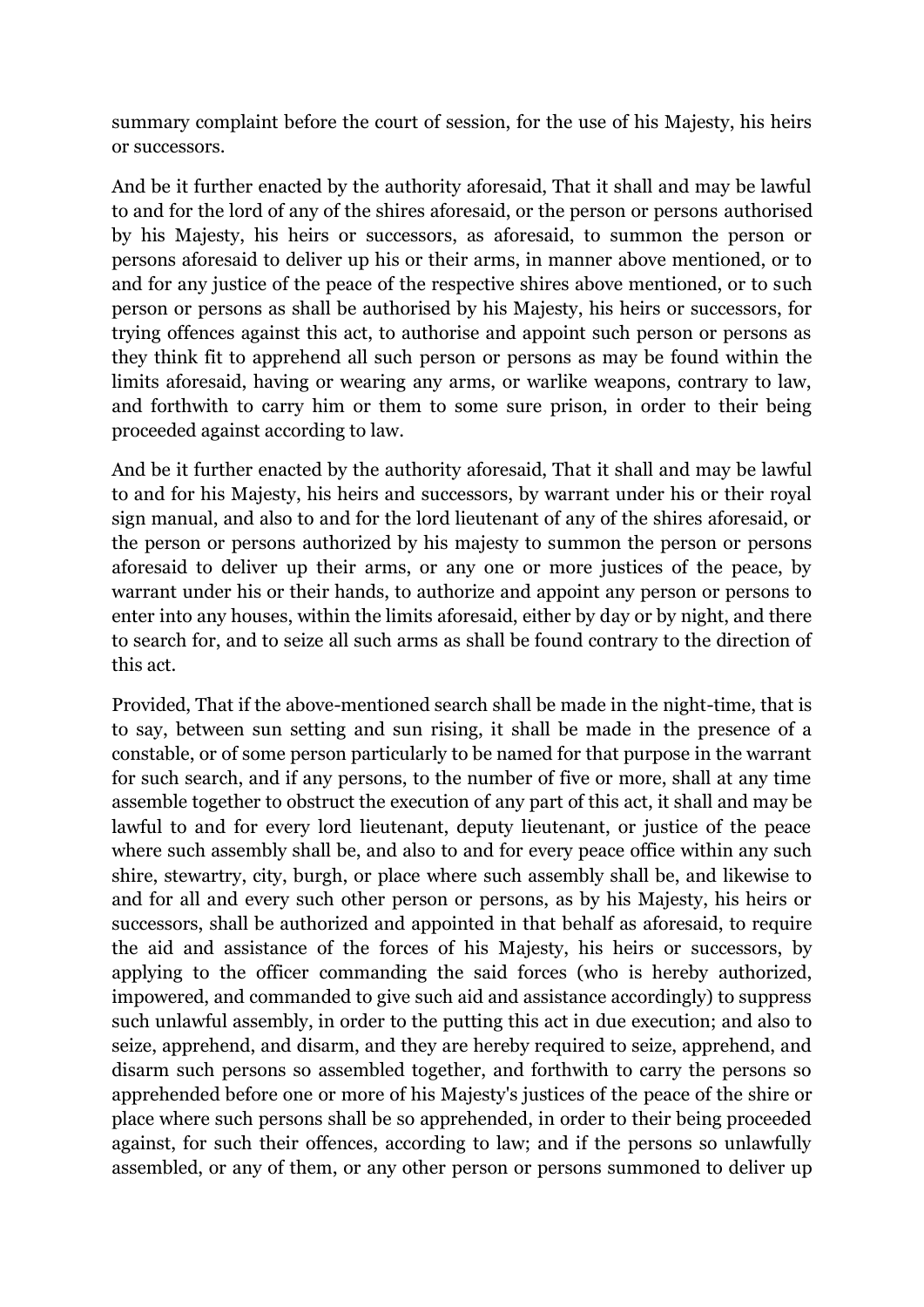his or their arms in pursuance of this act, shall happen to be killed, maimed, or wounded in the dispersing, seizing, or apprehending, or in the endeavouring to disperse, seize, or apprehend, by reason of their resisting the persons endeavouring to disperse, seize, and apprehend them; then all and every such lord lieutenant, justice or justices of the peace, or any peace officer or officers, and all and every person or persons, authorized and appointed by his Majesty, his heirs or successors, in that behalf, as aforesaid, and all persons aiding and assisting him, them, or any of them, shall be freed, discharged, and idemnified, as well against the King's majesty, his heirs and successors, as against all and every other person and persons. of, for, or concerning the killing, maiming, or wounding any such person or persons so unlawfully assembled, that shall be killed, maimed, or wounded as aforesaid.

And be it enacted by the authority aforesaid, That if any action civil or criminal, shall be brought before any court whatsoever, against any person or persons for what he or they shall lawfully do in pursuance or execution of this act, such court shall allow the defendant the benefit of discharge and idemnity above provided, and shall further discern the pursuer to pay to the defender the full and real expences that he shall be put to by such action or prosecution.

Provided nevertheless, and be it enacted by the authority aforesaid, That no peers of this realm, nor their sons, nor any members of parliament, nor any persons or persons, who, by the act above recited of the first year of his late Majesty, were allowed to have or carry arms, shall by virtue of this act be liable to be summoned to deliver up their arms, or warlike weapons; nor shall this act, or the above creited act, be construed to extend to include or hinder any person, whom his Majesty, his heirs or successors, by licence under his or their sign manual, shall permit to wear arms, or who shall be licenced to wear arms by any writing or writings under the hand and seal, or hands and seals of any person or persons authorized by his Majesty, his heirs or successors, to give such licence, from keeping, bearing, or wearing such arms, and warlike weapons as in such licence or licences shall for that purpose be particularly specified.

And to the end that no persons may be discouraged from delivering up their arms, from the apprehension of the penalties and forfeitures which they may have incurred, through their neglecting to comply with the directions of the said act of the first year of his late Majesty's reign, be it further enacted by the authority aforesaid, that from and after the time of affixing any such summons as aforesaid, no person or persons residing within the bounds therein mentioned, shall be sued or prosecuted fir his or their having, or having had, bearing, or having borne arms at any time before the several days to be prefixed or limited by summons as aforesaid, for the respective persons and districts to deliver up their arms; but if any person or persons shall refuse or neglect to deliver up their arms in obedience to such summons as aforesaid, or shall afterwards be found in arms, he and they shall be liable to the penalties and forfeitures of the statute above recited, as well as to the penalties of this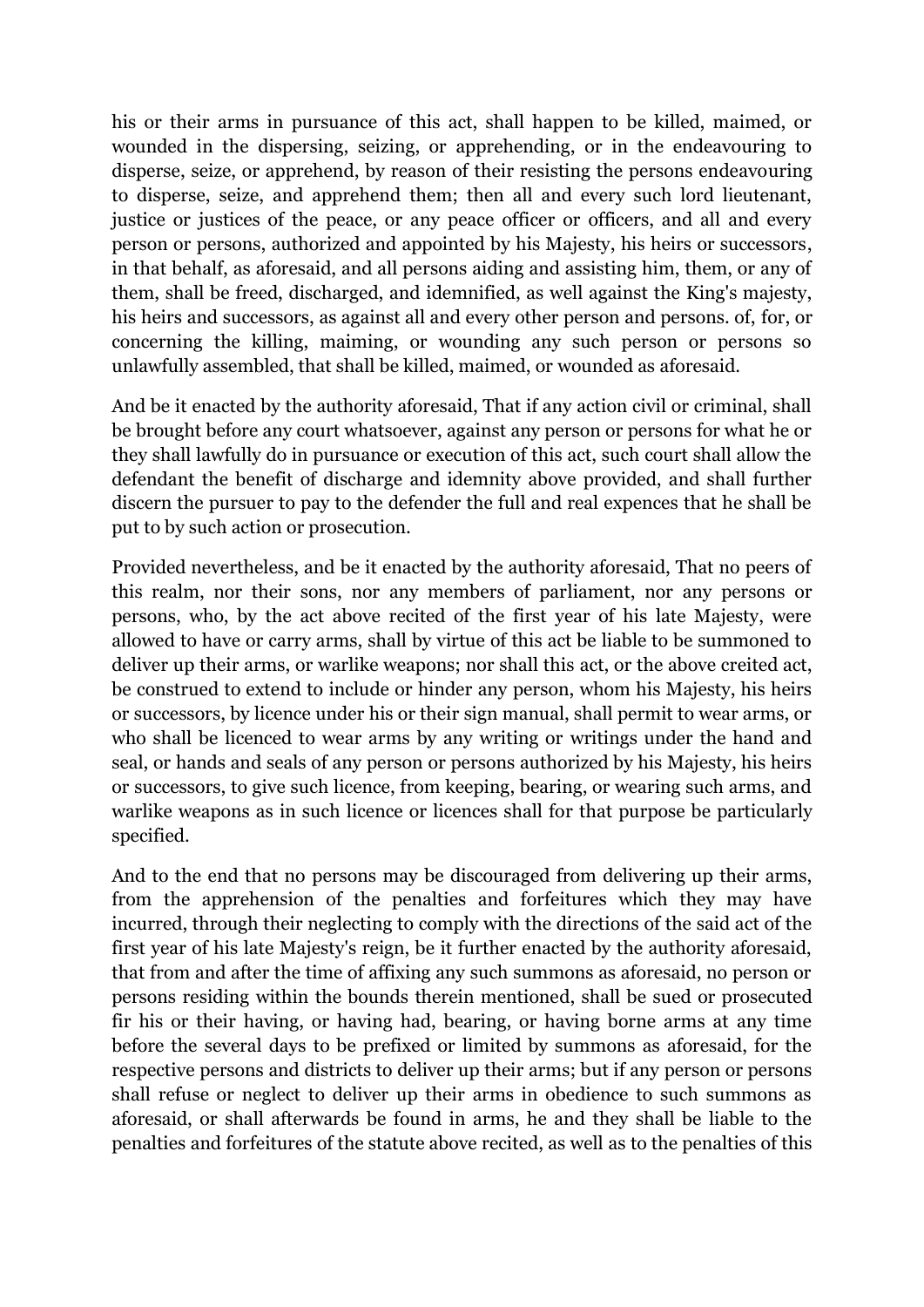## present act.

And be it further enacted by the authority aforesaid, That one moiety of the penalties imposed by this act, with respect to which no other provision is made, shall be to the disposal of the justices of the peace, judge ordinary, or other person authorized by his Majesty as aforesaid, before whom such convictions shall happen, provided the same be applied towards the expence incurred in the execution of this act.

And be it further enacted by the authority aforesaid, That the above provisions in this act shall continue in force for seven years, and from thence to the end of the next session of parliament, and no longer.

And be it further enacted by the authority aforesaid, That from and after the first day of August, one thousand seven hundred and forty seven, no man or boy, within that part of Great Briton called Scotland, other than shall be employed as officers and soldiers in his Majesty's forces, shall on any pretence whatsoever, wear or put on the clothes commonly called Highland Clothes (that is to say) the plaid, philibeg, or little kilt, trowse, shoulder belts, or any part whatsoever of what peculiarly belongs to the highland garb; and that no tartan, or partly-coloured plaid or stuff shall be used for great coats, or for upper coats; and if any such person shall presume, after the said first day of August, to wear or put on the aforesaid garments or any part of them, every such person so offending, being convicted thereof by the oath of one or more credible witness or witnesses before any court of justiciary, or any one or more justices of the peace for the shire or stewartry, or judge ordinary of the place where such offence shall be committed, shall suffer imprisonment, without bail, during the space of six months, and no longer; and being convicted for a second offence before a court of justiciary or at the circuits, shall be liable to be transported to any of his Majesty's plantations beyond the seas, there to remain for a space of seven years.

And whereas by an act made in this session of parliament, intituled, An act to indemnify such persons as have acted in defence of his Majesty's person and government, and for the preservation of the publick peace of his kingdom, during the time of the present unnatural rebellion, and sheriffs and others who have suffered escapes, occasioned thereby, from vexatious suits and prosecutions, it is enacted, That all personal actions and suits, indictments, informations, and all molestations, prosecutions, and proceedings whatsoever, and judgements thereupon, if any be, for or by reason of any matter or thing advised, commanded, appointed, or done during the rebellion, until the thirtieth day of April, in the year of our lord one thousand seven hundred and forty six, in order to suppress the said unnatural rebellion, or for the preservation of the publick peace, or for the service or safety of the government, shall be discharged and made void; and whereas it is also reasonable, that acts, done for the pubkick service, since the said thirtieth day of April, though not justifiable by the strict forms of law, should be justified by act of parliament; be it enacted by the authority aforesaid, That all personal action and suits, indictments and informations, which have been or shall be commenced or prosecuted, and all molestations,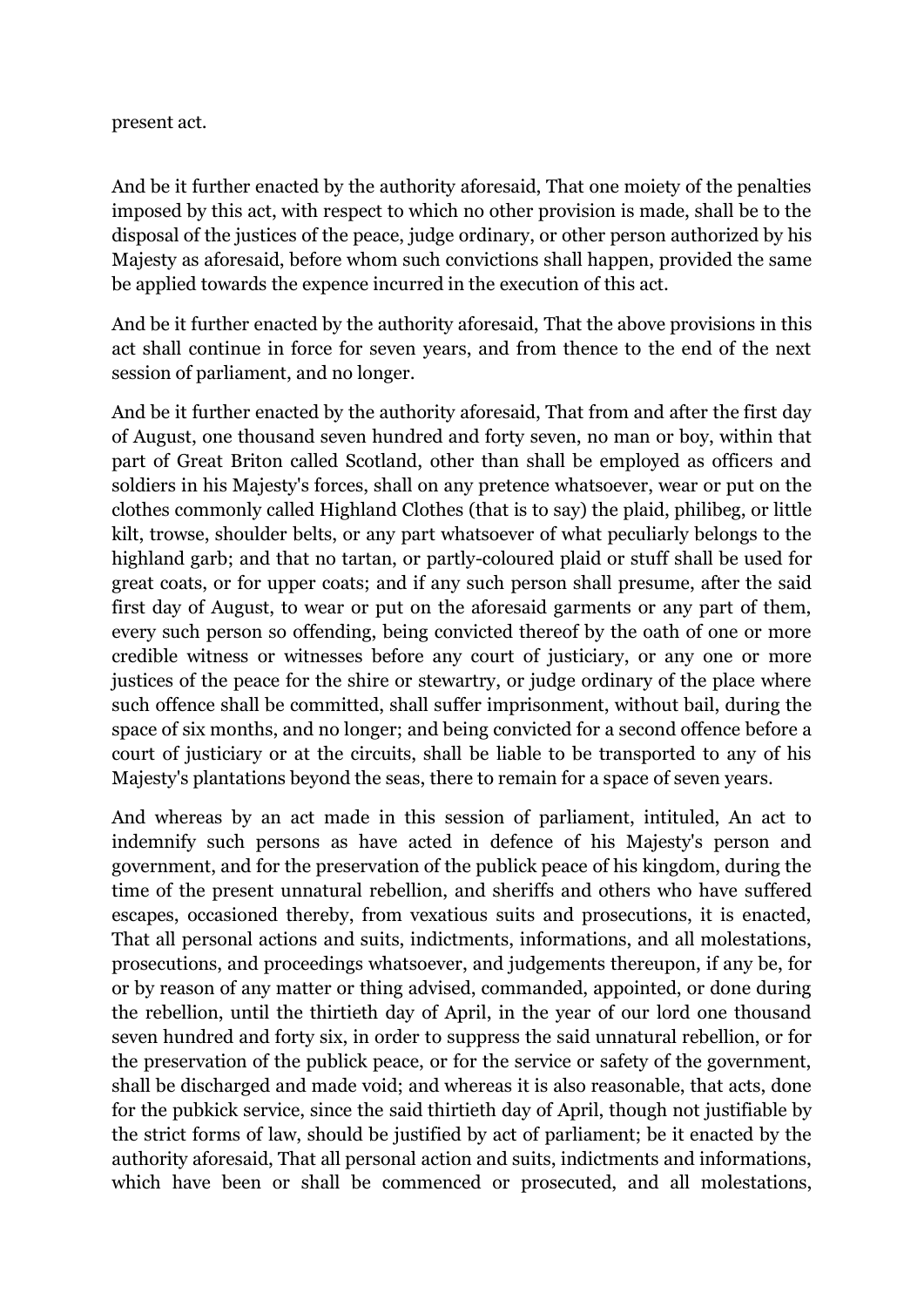prosecutions, and proceedings whatsoever, and judgements thereupon, if any be, for or by reason of any act, matter, or thing advised, commanded appointed, or done before the twenty fifth day of July in the year of our Lord one thousand seven hundred and forty six, in order to suppress the said unnatural rebellion, or for the preservation of the publick peace, or for the safety or service of the government, shall be discharged and made void; and that every person, by whom any such act, matter, or thing shall have been so advised, commanded, appointed, or done for the purposed aforesaid, or any of them, before the said five and twentieth day of July, shall be freed, acquitted, and indemnified, as well against the King's majesty, his heirs and successors, as against all and every other person and persons; and that if any action or suit hath been or shall be commenced or prosecuted, within that part of Great Briton; called England, against any person for any such act, matter, or thing so advised, commanded, appointed, or done for the purposes aforesaid, or any of them, before the said twenty fifth day of July, he or she may plead the general use, and give this act and the special matter in evidence; and if the plaintiff or plaintiffs shall become nonsuit, or forbear further prosecution, or suffer discontinuance; or if a verdict pass against such plaintiff or plaintiffs, the defendant or defendants shall recover his, her or their double costs, for which, he she or they shall have the like remedy, as in cases where costs by law are given to defendants; and if such action or suit hath been or shall be commenced or prosecuted in that part of Great Briton, called Scotland, the court, before whom such action or suit hath been or shall be commenced or prosecuted , shall follow to the defender the benefit of the discharge and indemnity above provided, and shall further discern the pursuer to pay the defender the full and real expences that he of she shall be put to by such action or suit.

And whereas by an act passed in the sixth year of her late Majesty Queen Anne, intituled, An act for rendering the union of the two kingdoms more entire and complete; it is, amongst other things, enacted, That circuit courts shall be holden in that part of the united kingdom called Scotland; in a manner, and at the places mentioned in the said act; and where by the late unnatural rebellion, the course of justice in Scotland has been so interrupted, as rendered it impracticable to give up and transmit presentments, in such due time as prosecutions might thereupon commence, before the northern circuit, to be holden in May this present year, whereby there appeared a necessity of superseding the said circuit; be it therefore enacted by the authority aforesaid, That the judges of the court of justiciary, and all and every other person and persons therein concerned, are hereby indemnified for their not performing the said circuit, as by the forecited act they were obliged to do; any thing in the same act, or in any other law or statute to the contrary notwithstanding.

And whereas a doubt hath arisen with respect to the shire of Dunbartain, what proof thereof was intended to be disarmed by the first recited act made in the first year of his late Majesty King George, and intended to be carried into further execution by the present act; be it enacted by the authority aforesaid, That such parts of the said shire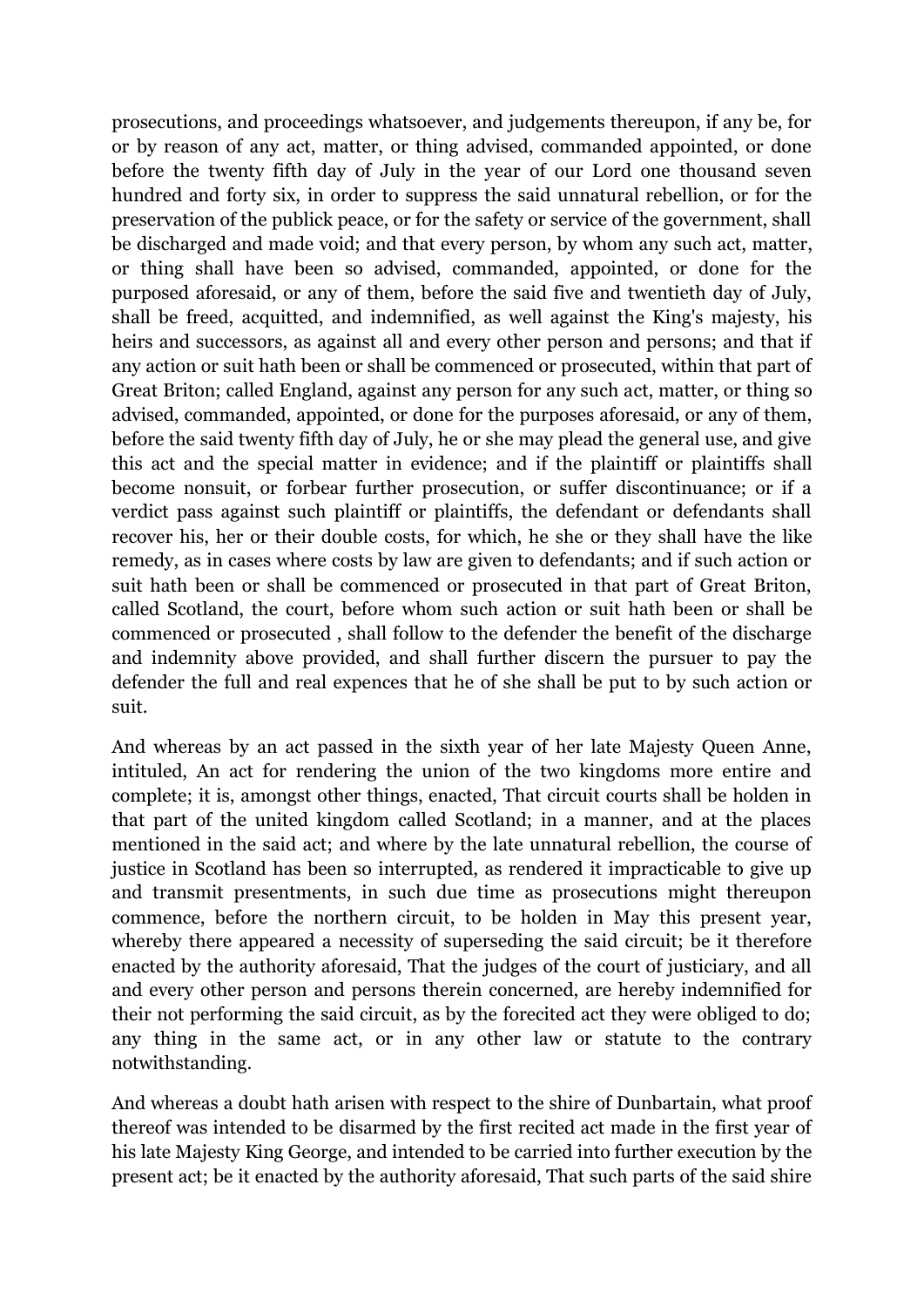of Dunbartain, as lie upon the east, west and north sides of Lochlomond, to the northward of that point where the water of Leven runs from Lochlomond, are and were intended to be disarmed by the aforesaid act, and a comprehended and subject to the directions of this act.

And whereas it is of great importance to prevent the rising generation being educated in disaffected or rebellious principles, and although sufficient provision is already made by law for the due regulation of the teachers in four universities, and in the publick schools authorized by law in the royal burghs and country parishes in Scotland, it is further necessary, that all persons who take upon them to officiate as masters or teachers in private schools, in that part of Great Briton called Scotland, should give evidence of their good affection to his Majesty's person and government; be it therefore enacted by the authority aforesaid, That from and after the first day of November, in the year of our Lord one thousand seven hundred and forth six, it shall not be lawful for any person in Scotland to keep a private school for teaching English, Latin, Greek, or any part of literature, or to officiate as a master or teacher in such school; or any school for literature, other than those in universities, or established in the respectively royal burghs, by publick authority, or the parochial schools settled according to law, or the schools maintained by the society in Scotland for propogating christian knowledge, or by the general assemblies of the church of Scotland, or committees thereof, upon the bounty granted by his Majesty, until the situation and description of such private school be first entered and registered in a book, which shall be provided and kept for that purpose by the clerks of the several shires, stewartries, and burghs in Scotland, together with a certificate from the proper officer, of every such master and teacher having qualified himself, by taking the oaths appointed by law to be taken by persons in offices of publick trust in Scotland; and every such master and teacher of a private school shall be obliged, and is hereby required, as often as prayers shall be said in such school, to pray, or cause to be prayed for, in express words his Majesty, his heirs and successors, by name, and for all the royal family; and if any person shall, from and after the said first day of November, presume to enter upon, or exercise the function or office of a master or teacher of any such private school as shall not have been registered in manner herein directed, or without having first qualified himself, and caused the certificate to be registered as above mentioned; or in case he shall neglect to pray for his Majesty by name, an all the royal family, or to cause them to be prayed for as herein directed; or in case he shall resort to, of attend divine worship in any episcpal meeting-house not allowed by law; every person so offending in any of the premisses, being thereof lawfully convicted before any two or more justices of the peace, or before any other judge competent of the place summarily, shall for the first offence, suffer imprisonment for the space of six months; and for the second, or any subsequent offence, being thereof lawfully convicted before the court of justiciary, or in any of the circuit courts, shall be adjudged to be transported, and accordingly shall be transported to some of his Majesty's plantations in America for life; and in case any person adjudged to be so transported shall return into, or be found in Great Briton, then every such person shall suffer imprisonment for life.